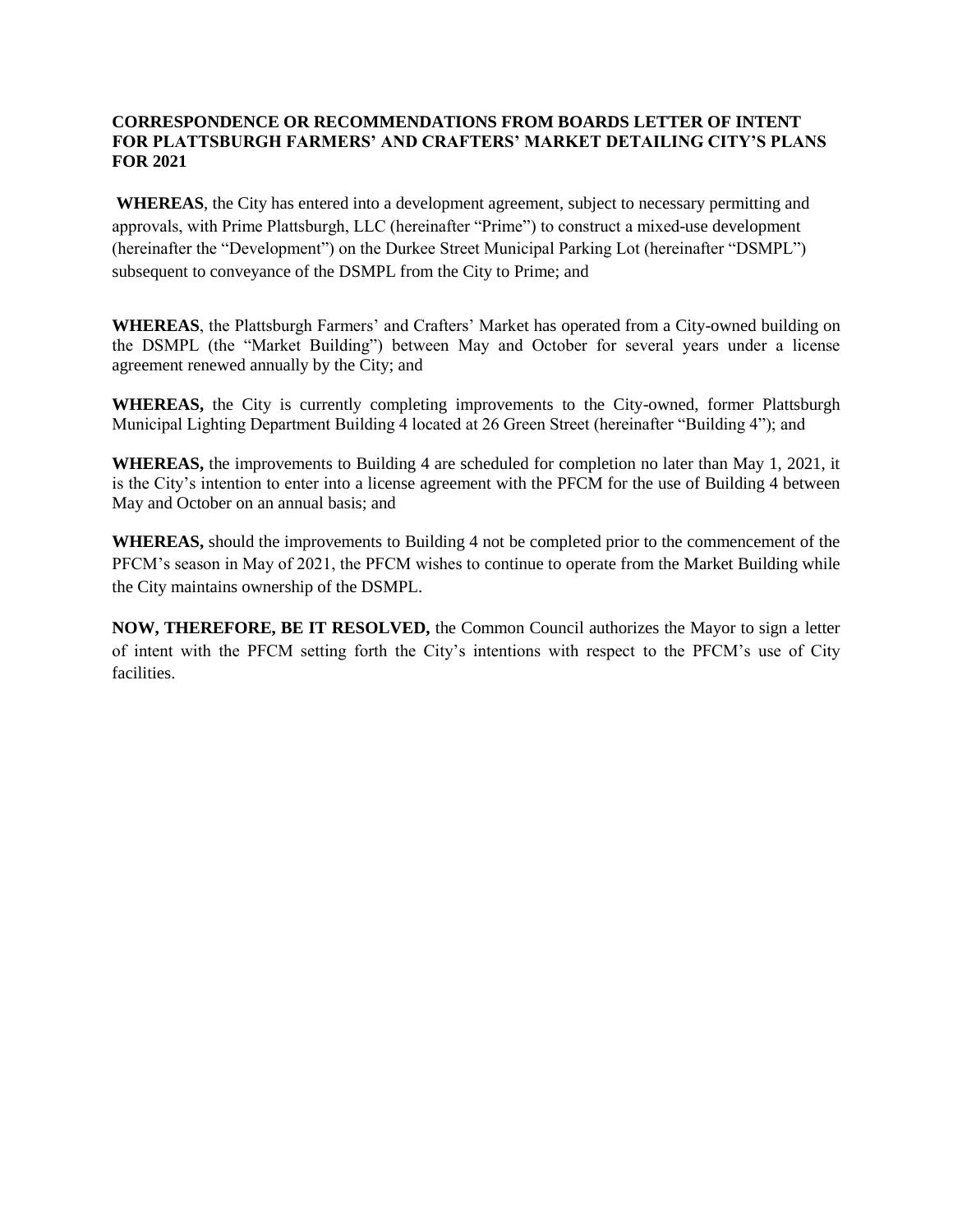#### **CORRESPONDENCE OR RECOMMENDATIONS FROM BOARDS: TRAFFIC ZONE DESIGNATION No. 971**

In accordance with Article 39 Section 1640 of the New York State Vehicle and Traffic Law and Chapter 340 of the Code of the City of Plattsburgh, the following traffic control zone(s) are hereby established and/or amended:

"No Parking" signage and red painted curbing along the northern side of Court St between the eastern most vehicular parking lot entrance and the western end of the Clinton County Parking lot with tax map parcel ID # 207.19-2-9. Please see Exhibit A for recommended signage placement.

The Public Works Department will install the necessary signing in accordance with the NYS Manual of Uniform Traffic Control Devices for the establishment of the above traffic zone.

The establishment of this zone shall become effective upon the erection of the proper signs designating the zone.

All traffic zone designations previously established that are inconsistent with this traffic zone designation are hereby repealed and superseded by this traffic zone designation. All traffic Zones established for other purposes that are consistent with this traffic zone designation shall remain in effect.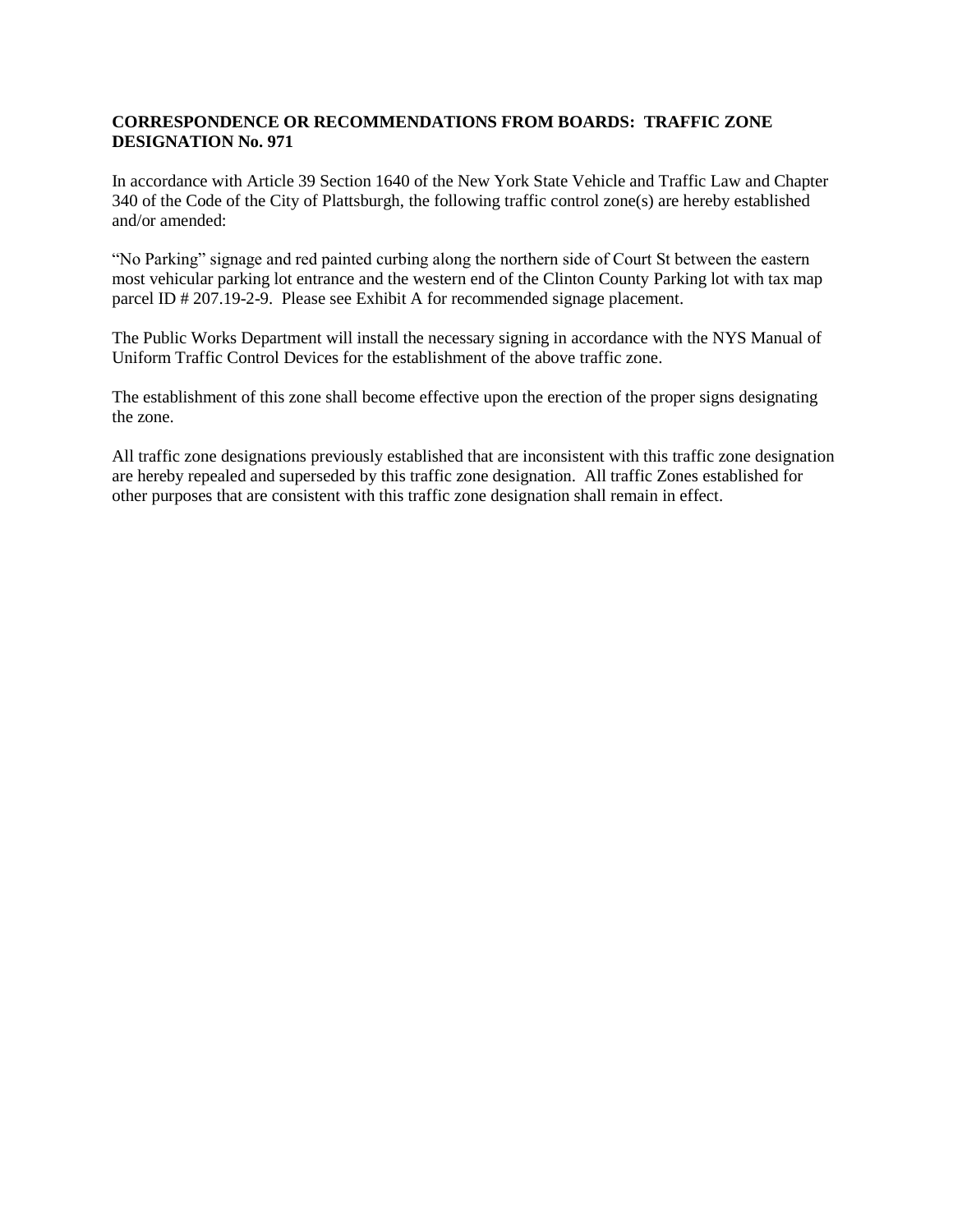### **RESOLUTION TITLE: A RESOLUTION AUTHORIZING THE ASSESSOR TO GRANT LIMITED INCOME EXEMPTIONS PURSUANT TO NEW YORK STATE REAL PROPERTY TAX LAW SECTION 459-C AND SECTION 467 TO SENIORS AND INDIVIDUALS WITH DISABILITIES ON THE 2021 ASSESSMENT ROLL PURSUANT TO THE COVID-19 EMERGENCY EVICTION AND FORECLOSURE PREVENTION ACT OF 2020**

**WHEREAS**, on March 7, 2020, Governor Andrew M. Cuomo issued Executive Order Number 202, declaring a State disaster emergency for the entire State of New York, and

**WHEREAS**, the State disaster emergency has resulted in limited hours in municipal offices and rendered many seniors and individuals with disabilities homebound; and

**WHEREAS**, many seniors and individuals with disabilities are unable to file their real property tax exemption applications in person due to health and safety restrictions and lack the ability to file said exemption application on-line; and

**WHEREAS**, on December 18, 2020, Governor Cuomo issued Executive Order 202.83 to include the suspension and modification of Subdivisions 7, 7-a and 8 of section 459-c of the Real Property Tax Law, and subdivisions 5, 5-a, 5-b, 5-c and 6 of section 467 of the Real Property Tax Law, authorizing the governing body of an assessing unit to adopt a resolution directing the assessor to grant exemptions pursuant to such sections on the 2021 assessment roll to all property owners who received that exemption on the 2020 assessment roll, thereby dispensing with the need for renewal applications from such persons, and further dispensing with the requirement for assessors to mail renewal applications to such persons; and

**WHEREAS**, on December 24, 2020, Executive Order 202.83 was codified in the COVID-19 Emergency Eviction and Foreclosure Prevention Act of 2020, and further provides that local assessors make renewal applications for property tax exemptions available to eligible recipients through postal mail or electronic means if such recipients determine their income has changed in a manner that would grant them a greater exemption than that was present on the 2020 assessment roll and that any eligible recipient need not appear in person should they choose to file a renewal application; and

**WHEREAS**, the Common Council of the City of Plattsburgh finds that adopting a Resolution consistent with the provisions the COVID-19 Emergency Eviction and Foreclosure Prevention Act of 2020 is in the best interests of the City of Plattsburgh and its residents;

**NOW THEREFORE**, **BE IT RESOLVED**, by the Common Council of the City of Plattsburgh, New York, that pursuant to the authority granted by the "COVID-19 Emergency Eviction and Foreclosure Prevention Act of 2020" and by Executive Order No. 202.83, issued by the Governor of the State of New York, that the Assessor for the City of Plattsburgh be and hereby is directed as follows:

1. Grant exemptions on the 2021 assessment roll to all individuals who received the senior exemption on the 2020 assessment roll and all individuals who received an exemption on the 2020 assessment roll because they were recognized as a person with disabilities and limited income, at the same amount received on the 2020 assessment roll and dispense with the need for any such individuals to file renewal applications for such exemptions, except that

2. Any such individual may file a renewal application, which the Assessor must make available by postal mail or electronic means, if they determine their income has changed in a manner that would grant them a greater exemption than what was present on the 2020 assessment roll; and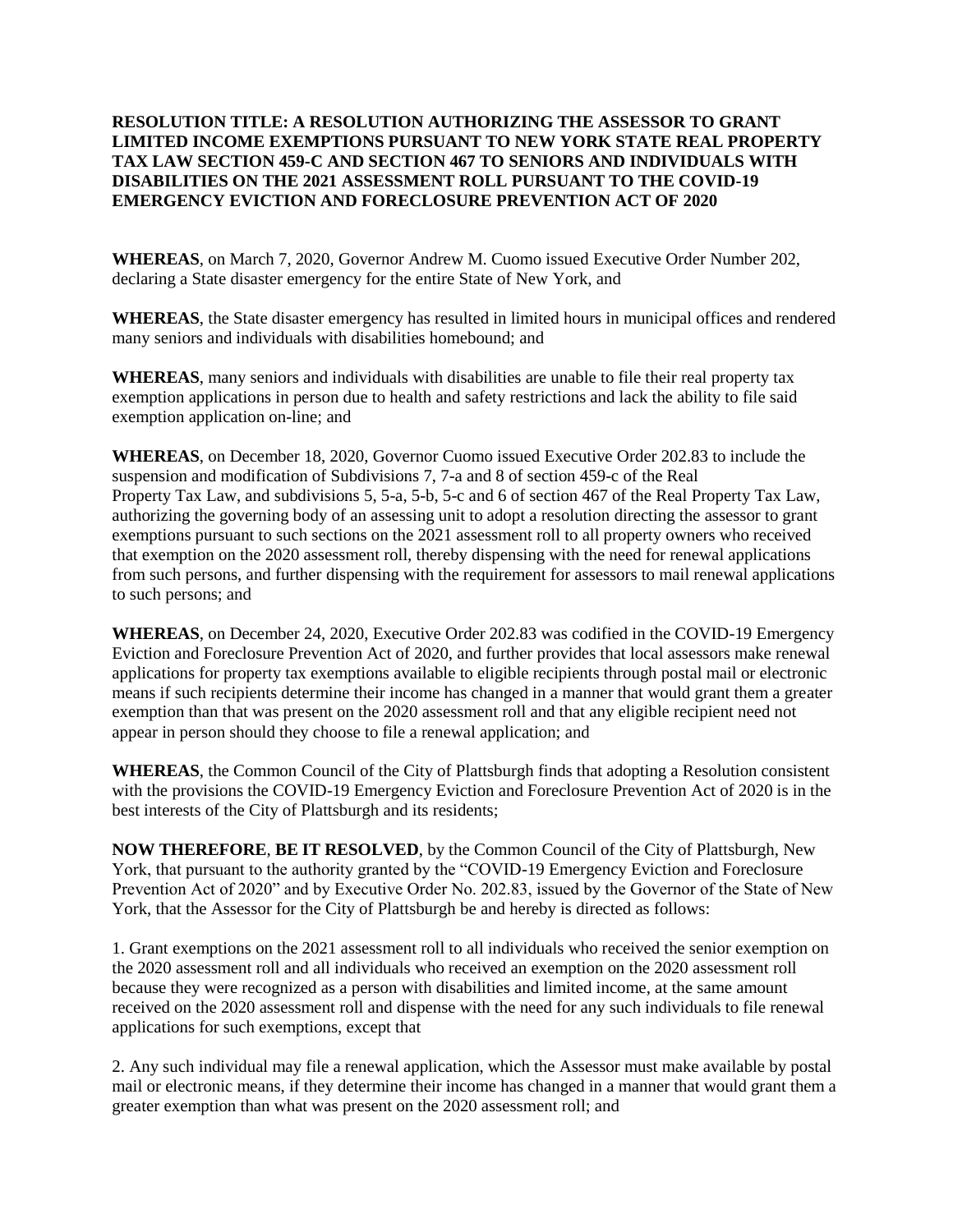3. The Assessor may, in their sole discretion, require a renewal application to be timely filed if they have reason to believe that any such individual, who qualified for the aforementioned exemption on the 2020 assessment roll, may have since changed their primary residence, added another owner to the deed for the relevant property, transferred such property to a new owner, or died; and

4. If the Assessor requires such renewal application be filed or if any eligible individual wishes to file a renewal application, the Assessor shall provide a copy of the application, with written instructions on how to file same, by regular mail without requiring anyone to file in person, which shall include instructions for contacting the Assessor's office to accomplish filing by alternate means, which may be by mail or by making an appointment to drop same off at City Assessor, located at Clinton County Real Property Office, 137 Margaret St. Suite 210, Plattsburgh, NY 12901; Phone number: (518)-565-4760. Email: cityassessor@clintoncountygov.com.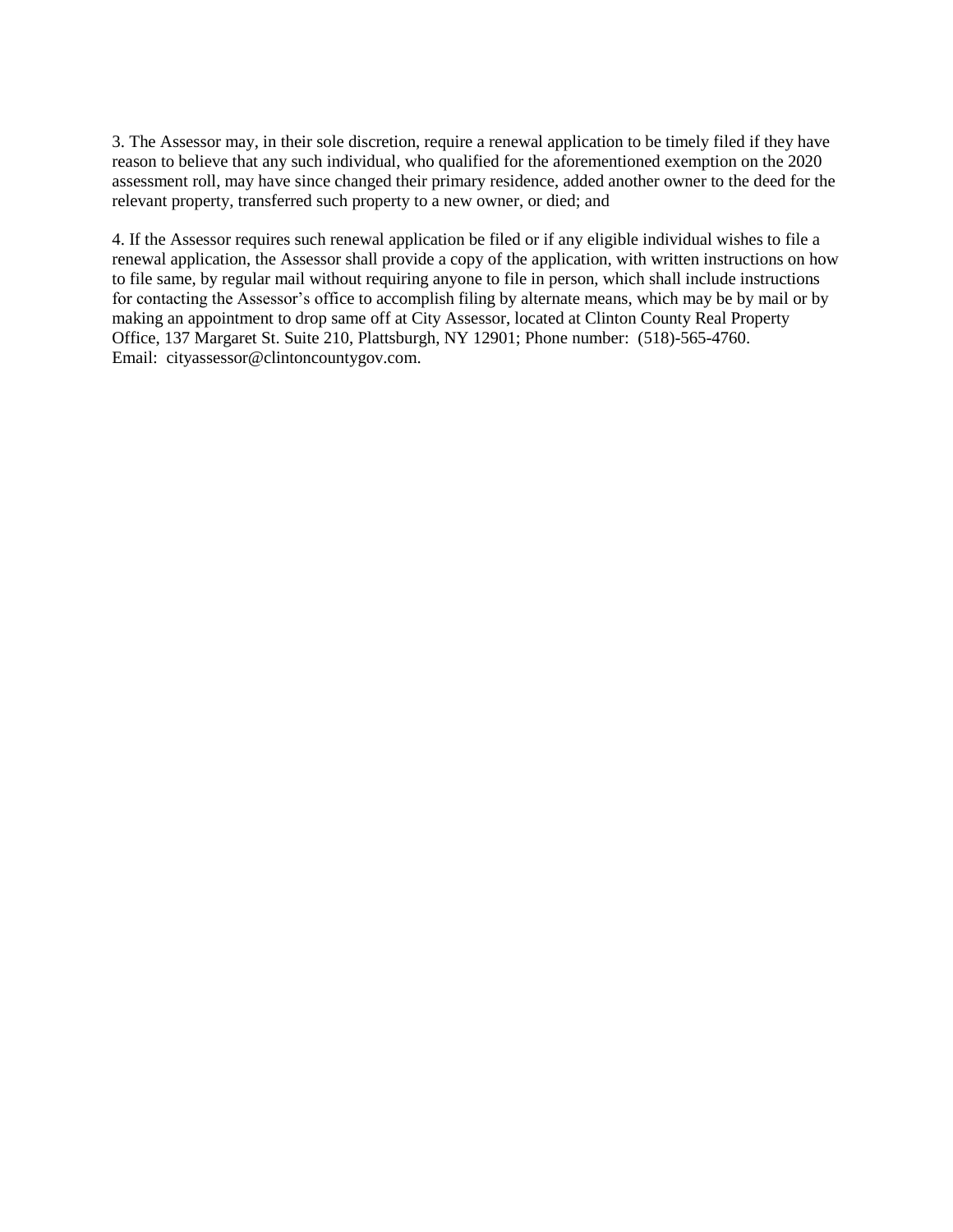#### **RESOLUTION TITLE: AUTHORIZING AGREEMENT WITH ARCHITECTURAL & ENGINEERING DESIGN ASSOCIATES (AEDA) FOR SERVICES TO COMPLETE THE CITY HALL WINDOWS REPLACEMENT PROJECT**

**WHEREAS**, the City of Plattsburgh City Hall windows are in a state of disrepair; and

**WHEREAS**, the City was awarded a \$300,000 State and Municipal Facilities Program (SAM) grant by the Dormitory Authority of the State of New York (DASNY) to assist with the costs of replacing City Hall's windows; and

**WHEREAS**, a feasibility study was conducted by AEDA in 2017 to evaluate the feasibility of rehabilitation or replacement of City Hall windows. Cost estimates and coordination with the City's Planning Board and the New York State Historic Preservation Office (SHPO) concluded that rehabilitation of the windows was the most appropriate option; and

**WHEREAS,** the City explored rehabilitation of the windows of City Hall and found that rehabilitation was cost prohibitive; and

**WHEREAS,** the City is prepared to move forward with replacement of City Hall windows and is pursuing a new scope of work with AEDA to manage the coordination and construction process to replace windows in a phased plan; and

**NOW, THEREFORE, BE IT RESOLVED,** the Common Council authorizes the Mayor to sign a proposal for architectural and engineering design services from AEDA, P.C. related to the City Hall windows replacement project in an amount not to exceed \$55,700. Funding to be provided by a grant from DASNY.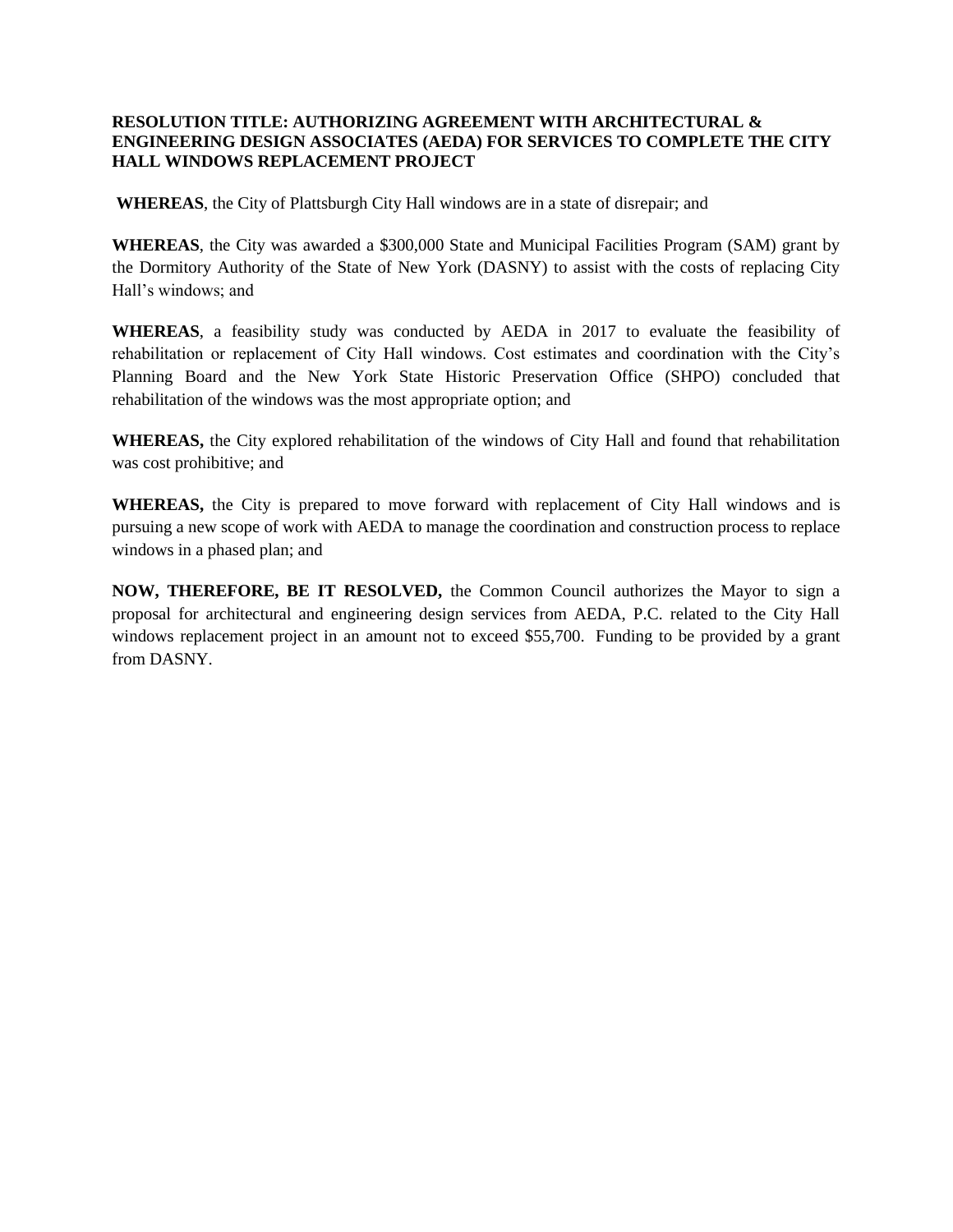### **RESOLUTION TITLE: AGREEMENT FOR SUBDIVISION SERVICES FOR CITY'S HARBORSIDE AREA**

**WHEREAS**, the City's Harborside area represents one of the most promising opportunities for development within the City; and

**WHEREAS**, the current tax parcel boundaries within the Harborside area are an impediment to future development; and

**WHEREAS**, the City intends to subdivide the existing Harborside tax parcels to prepare the area for future development.

**NOW, THEREFORE, BE IT RESOLVED,** the Common Council authorizes the Mayor to execute a professional services agreement with Robert M. Sutherland P.C. to provide subdivision services for Clinton County tax parcels 207.20-1-1 and 207.20-1-2.31 in an amount not to exceed \$18,300. Funding is to be provided via the Community Development Office's Contracted Services budget appropriation.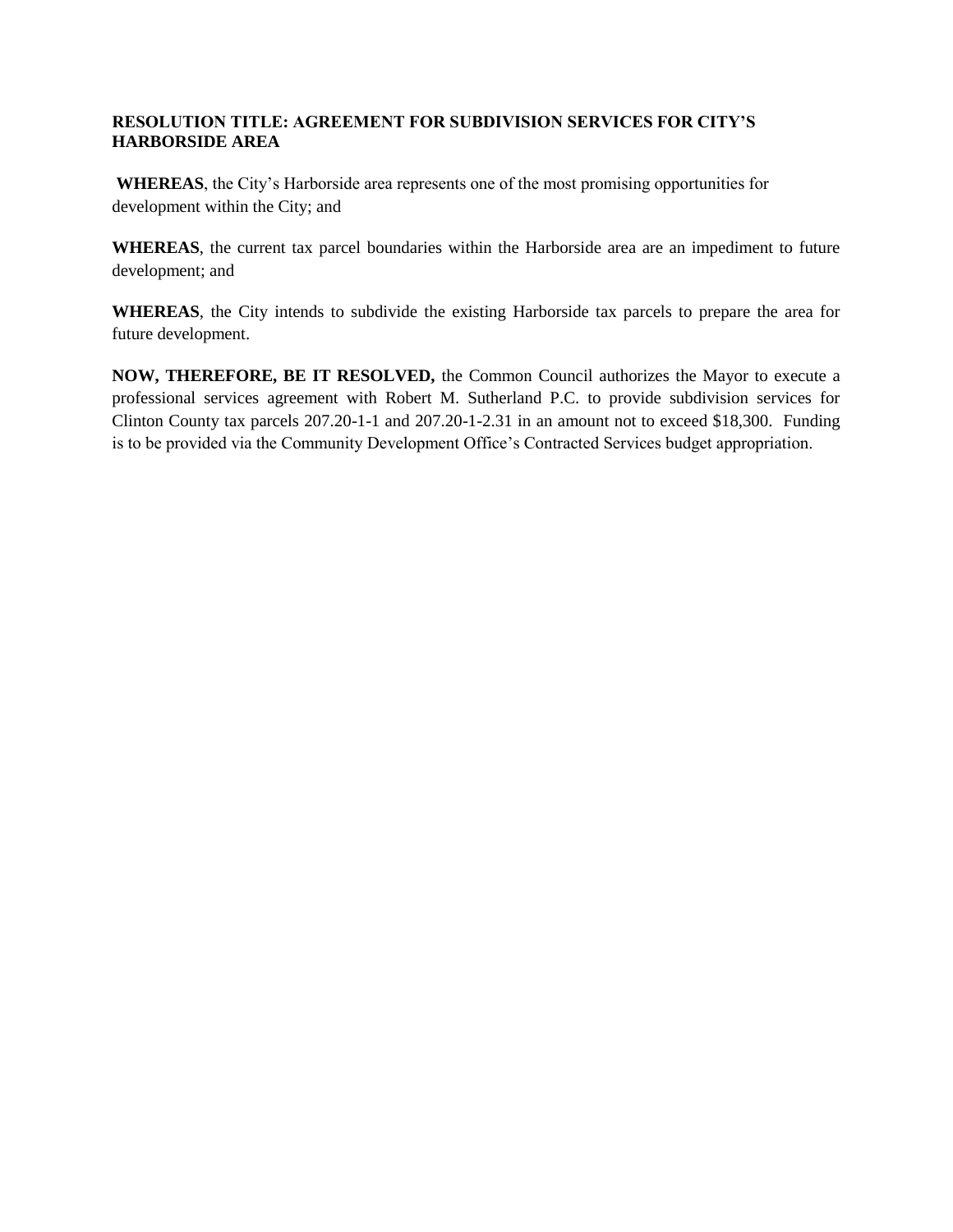### **RESOLUTION TITLE: SARANAC RIVER TRAIL PHASE 2 CHANGE ORDER #1 TO LUCK BROTHERS CONSTRUCTION CONTRACT**

**WHEREAS**, the City executed a construction contract with Luck Brothers, Inc. in October 2020 to complete Phase 2 of the Saranac River Trail (SRT 2); and

**WHEREAS,** on February 26, 2016, the City accepted a \$500,000 grant award from the NYS Office of Parks, Recreation, and Historic Preservation (NYS OPRHP) to assist with the completion of SRT 2; and

**WHEREAS**, only specific costs associated with SRT 2, consisting primarily of costs related to replacement of the Saranac Street Bridge and the installation of interactive Science, Technology, Engineering, and Mathematics (STEM) stations, are eligible for reimbursement under the terms of the City's NYS OPRHP grant; and

**WHEREAS**, it is necessary to create separate funds within SRT 2's project management and expense tracking system, known as Appia, to account for costs that are eligible for reimbursement via the NYS OPRHP grant.

**NOW, THEREFORE, BE IT RESOLVED,** the Common Council authorizes the Mayor to sign Change Order #1 to the SRT 2 construction contract with Luck Brothers, Inc. to create separate cost tracking funds within the Appia system for the interactive STEM stations and the Saranac Street Bridge to facilitate reimbursement of those costs via the City's NYS OPRHP grant. Change Order #1 does not change the total amount of the contract or its scope of work.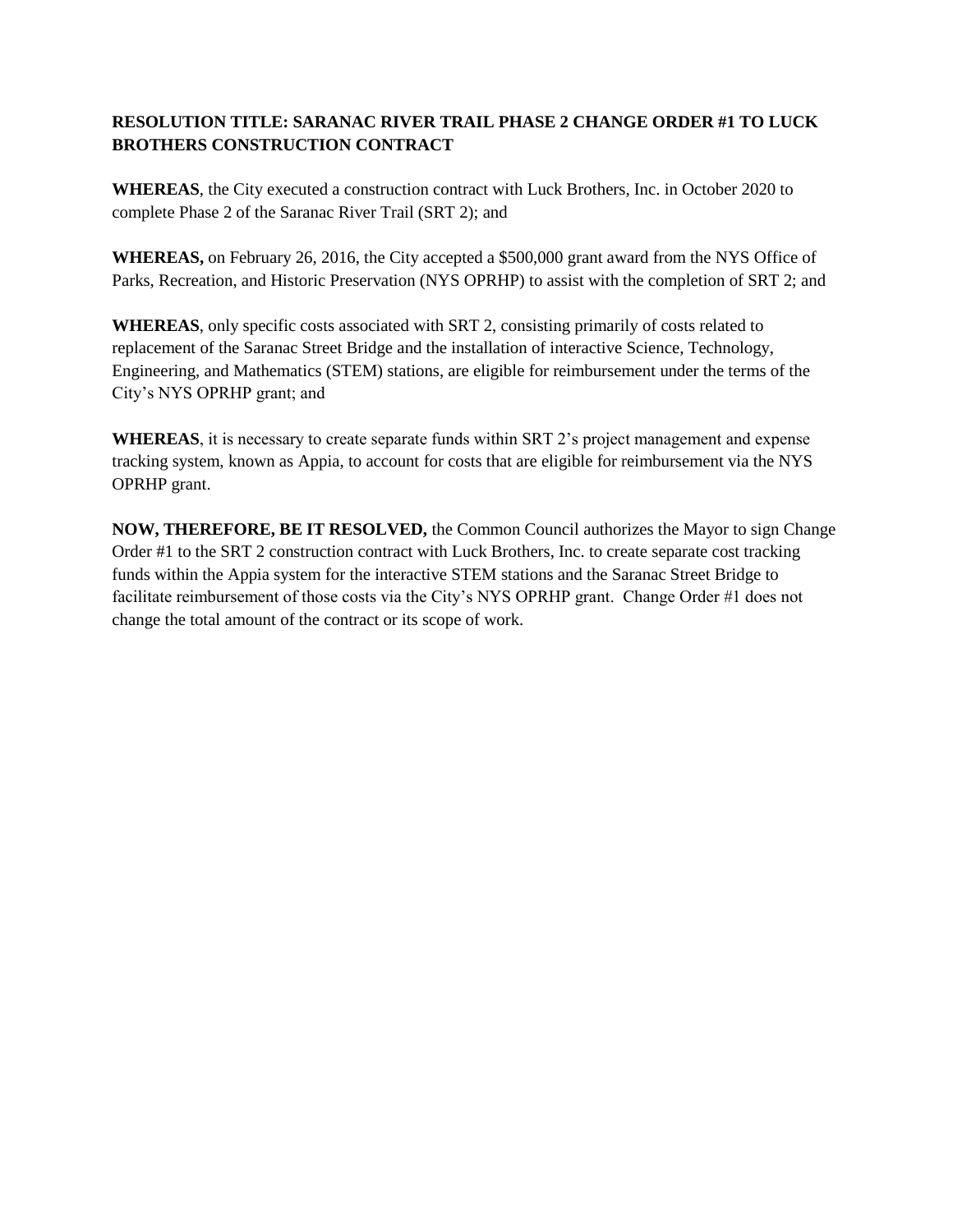# **RESOLUTION TITLE: AGREEMENT FOR CLINTON COUNTY GOVERNMENT CENTER PARKING LOT**

**WHEREAS**, the City of Plattsburgh (City) and Clinton County (County) executed a Professional Services and Parking Lot Management Agreement (Initial Agreement) on October 3, 2019 that included provisions detailing the sharing of costs for the proposed expansion of the County's Government Center Parking Lot and the management of that lot once the expansion was completed; and

**WHEREAS**, the Initial Agreement required both the City and County to execute "a mutually satisfactory Supplemental Agreement detailing regulations to be enforced in those areas of the Government Center Parking Lot designated for use by the public and those areas designated for employee parking" and included specific provisions to be included in that Supplemental Agreement.

**NOW, THEREFORE, BE IT RESOLVED**, the Common Council authorizes the Mayor to sign a Parking Lot Management and Enforcement Supplemental Agreement with Clinton County.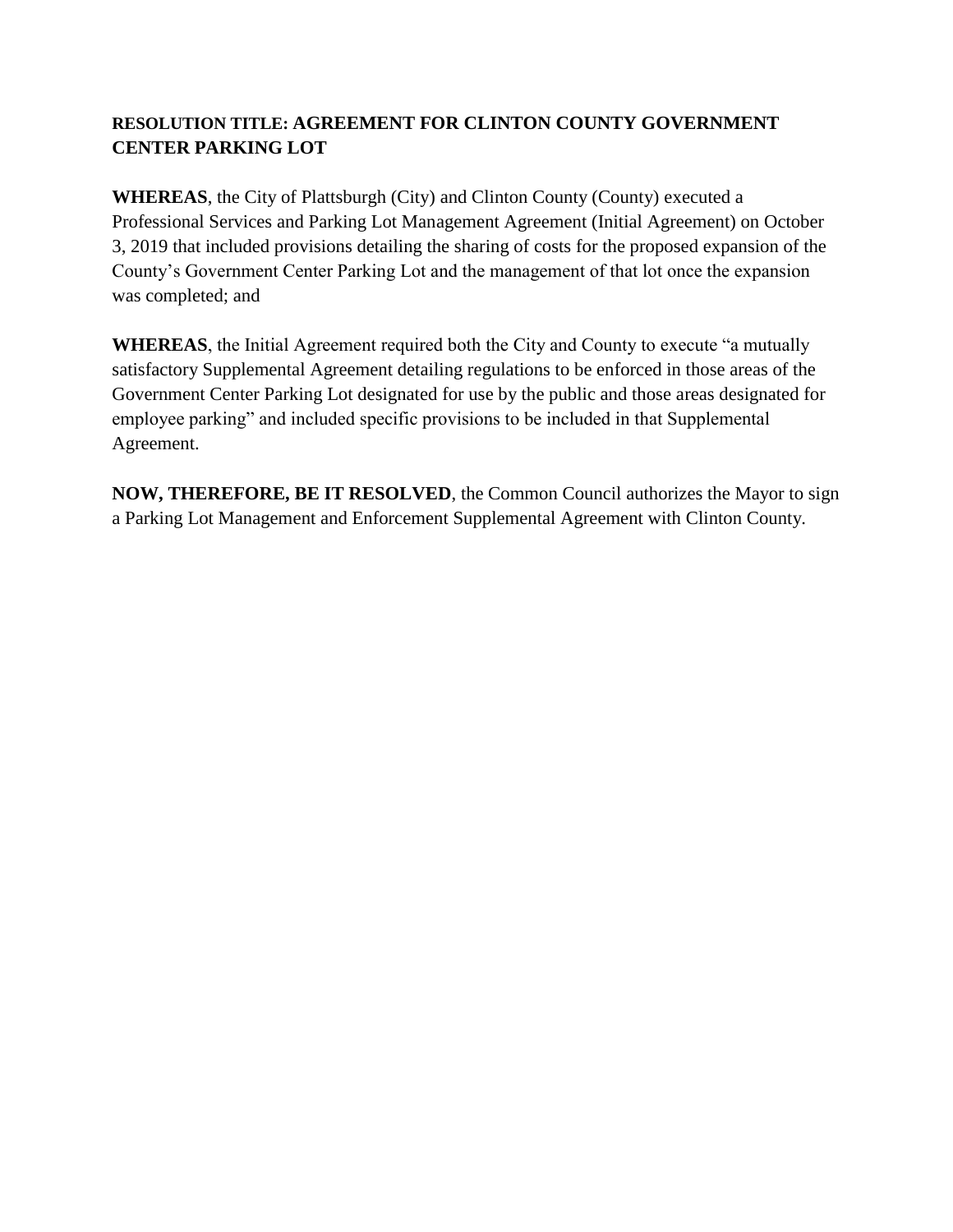### **RESOLUTION TITLE: "Authorizing Retainer Agreement with Stafford, Owens, Piller, Murnane, Kelleher & Trombley, PLLC"**

**RESOLVED**, in accordance with the request therefore, the Mayor is authorized to sign a Retainer Agreement with Stafford, Owens, Piller, Murnane, Kelleher & Trombley, PLLC for Labor and Employment matters.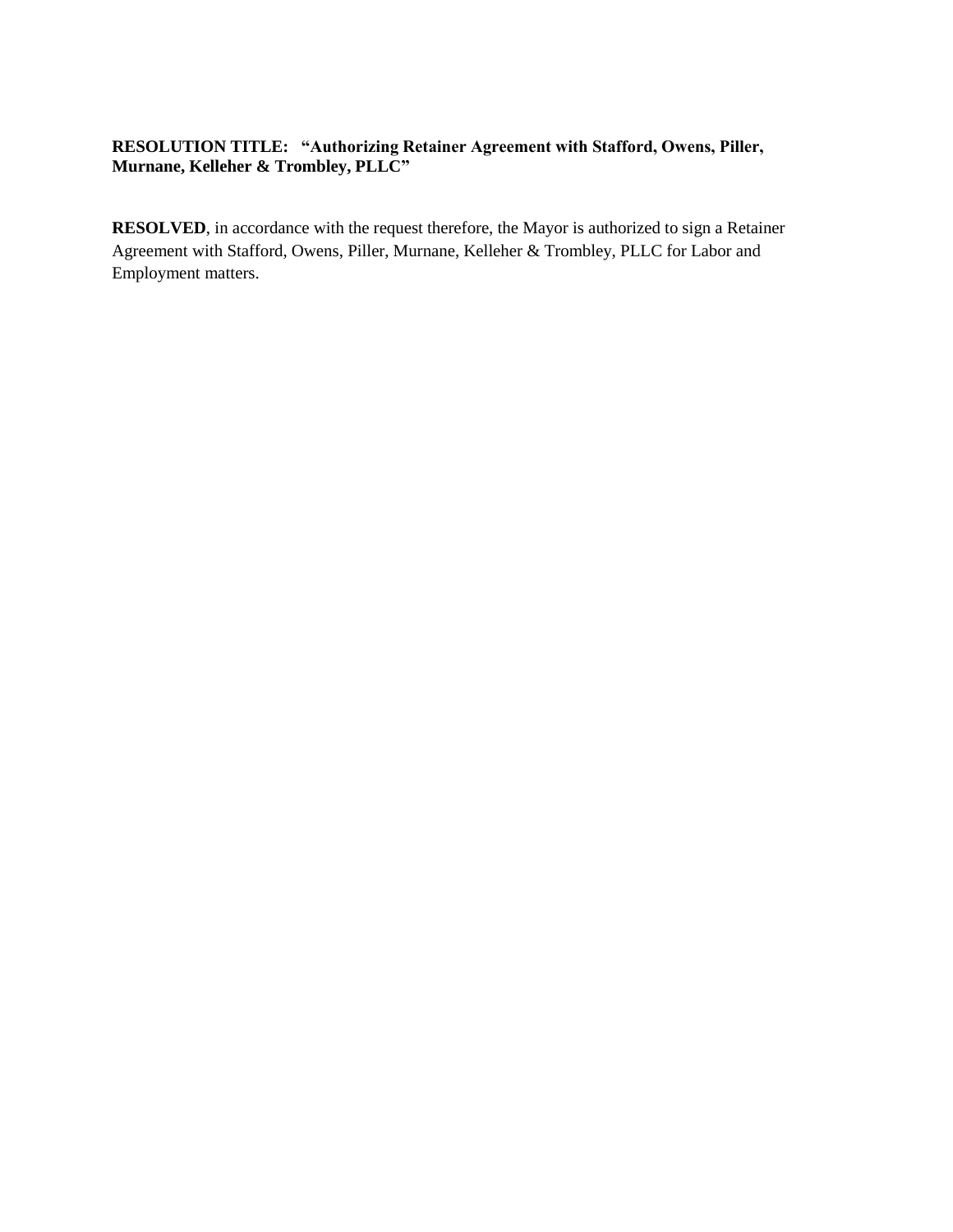# **RESOLUTION TITLE: RESOLUTION RESCINDING SEPTEMBER 10TH, 2020 RESOLUTION TO CLOSE THE CITY OF PLATTSBURGH FINANCE WINDOW**

**WHEREAS,** by resolution dated September 10, 2020, the Common Council described the processes utilized by the Plattsburgh Finance Department with respect to their collection of City Utility Service payments for both the Municipal Lighting and the Water and Sewer and Refuse Departments; and

**WHEREAS,** in light of the various electronic and mail-in payment options, as well as the Covid-19 pandemic, the September 10, 2020 resolution committed to a closure of the Drop Box on Trinity Park and the in-person payment option at the finance department no later than January 1, 2021; and

**WHEREAS,** after further reflection by the Common Council, which includes information received by the public and various City officials, the Common Council seeks to retain the electronic and mail-in payment options but also modify the in-person payment options described in the resolution dated September 10, 2020.

**NOW THEREFORE,** it is hereby RESOLVED, the Drop Box on Trinity Park will remain in place to allow for the deposit of City Utility Service payments and the finance department office will allow for the in-person payment options for City Utility Service payments.

**IT IS FURTHER RESOLVED** that the electronic and mail-in payment options will remain in place as alternative methods of making City Utility Service payments.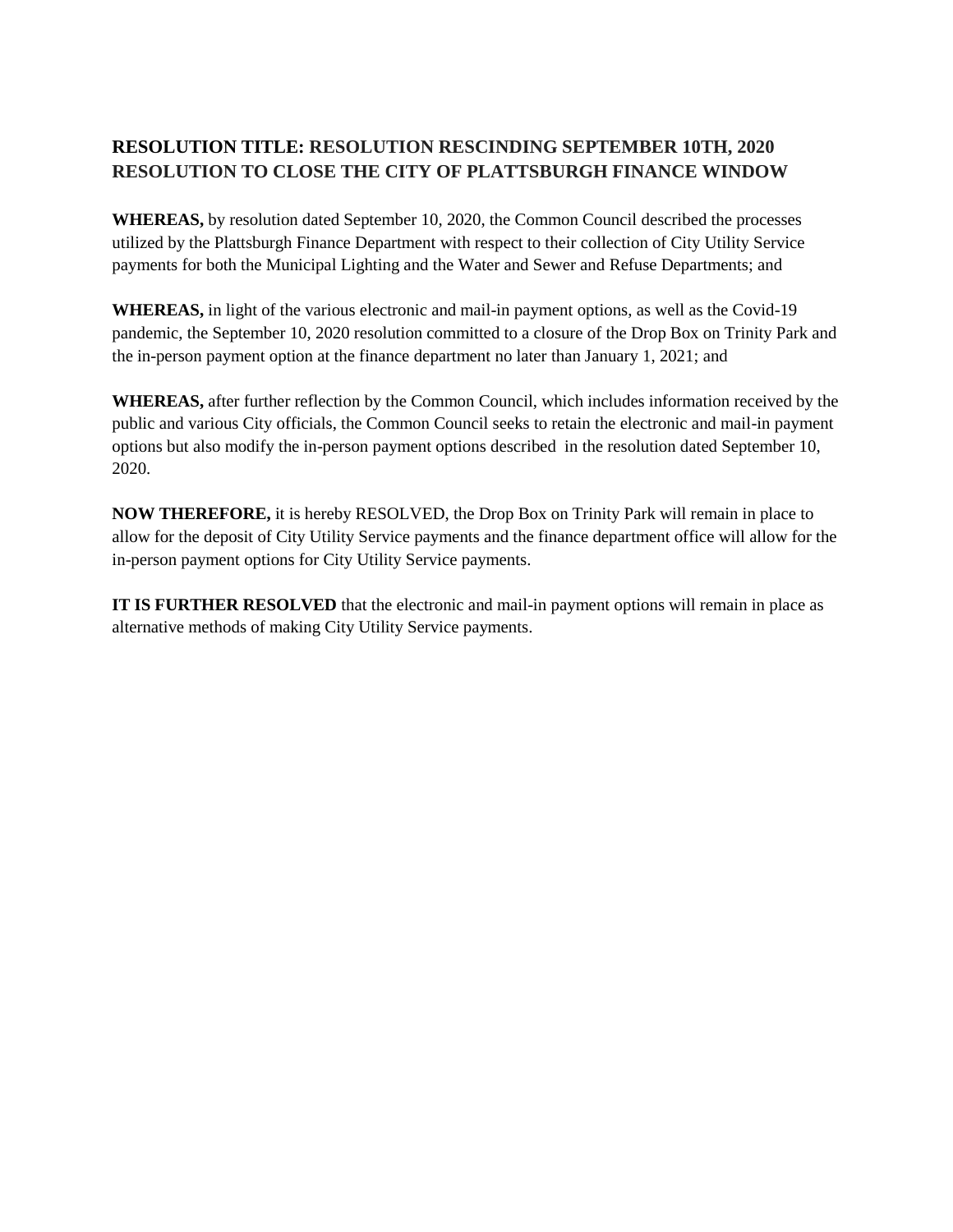# **RESOLUTION TITLE: ADOPTION OF THE RENTAL REGISTRY PROGRAM FEE AS REQUIRED BY LOCAL LAW P-3 OF 2020**

**WHEREAS,** on Thursday, September 10th, 2020 at 5pm, the Common Council adopted Local Law P-3 of 2020 which amended and replaced in its entirety Section 144-18 "Rental Permits" to Chapter 144 "Building Code Administration and Enforcement" to the City Code of the City of Plattsburgh; and

**WHEREAS**, Section 144-18-F of said Local Law requires"Rental Registry Certification fees, rental inspection fees, re-inspection fees and penalties will be charged in the amount set forth in the schedule of fees adopted by the City of Plattsburgh Common Council by resolutions"; and

**WHEREAS**, the resolution to "RE-ESTABLISH THE CITY OF PLATTSBURGH LANDLORD/TENANT ADVISORY COMMITTEE" was adopted by the City of Plattsburgh Common Council at the January 20th, 2020 regular meeting of the Common Council; and

**WHEREAS**, it's the recommendation of Landlord/Tenant Advisory Committee to establish a rental registry feel that fair and equitable to the Landlords and tenants of the City of Plattsburgh;

**NOW THEREFORE BE IT RESOLVED, upon the recommendation of the Landlord/Tenant Advisory Committee that the mandatory fee schedule for a three year Rental Registry license at \$100 per rental unit per three years or, \$40 per rental unit per one year for three years to have an option to pay in three annual installments of \$40 each. Certification inspection fee includes an initial inspection and two follow up inspections. After that any additional inspection fees are \$50 per inspection. There is a \$50 penalty fee for any missed inspection appointments without 24-hour notice.**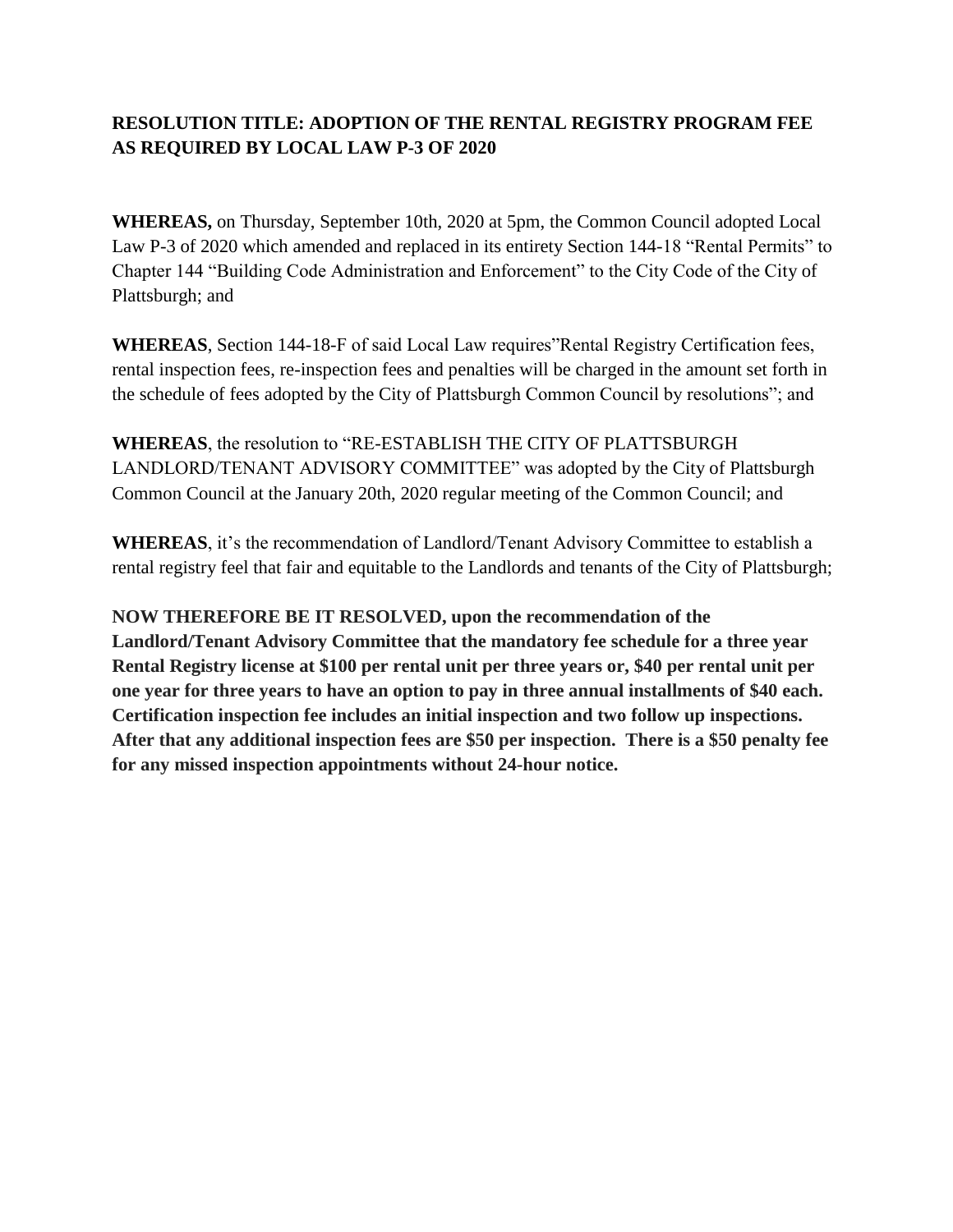## **RESOLUTION TITLE-Budget Transfer – General Fund Police Motor Vehicles**

**WHEREAS**, the following resolution was adopted on February  $18<sup>th</sup>$ ,  $2021$ ; and

**WHEREAS**, the 2021 General Fund budget makes appropriations for motor vehicles in the police department; and

**WHEREAS**, the police are asking to increase the motor vehicle appropriations for 2021 by the same amount received for insurance proceeds from a demolished vehicle;

**NOW, THEREFORE, BE IT RESOLVED,** the Common Council Authorizes the City Chamberlain to adjust the General Fund budget, as follows:

| Increase: General Fund – Police Motor Vehicles       | 13120000-2300 \$17,050.00 |                           |  |
|------------------------------------------------------|---------------------------|---------------------------|--|
| Increase: General Fund – Insurance Recovery Property |                           | 00001127-2680 \$17,050.00 |  |

To provide for the purchase of a police vehicle from the insurance proceeds received for a demolished vehicle. The budget adjustment provides for the increase in appropriations and the increase in estimated revenues that will increase the total General Fund budget by \$17,050.00 for 2021.